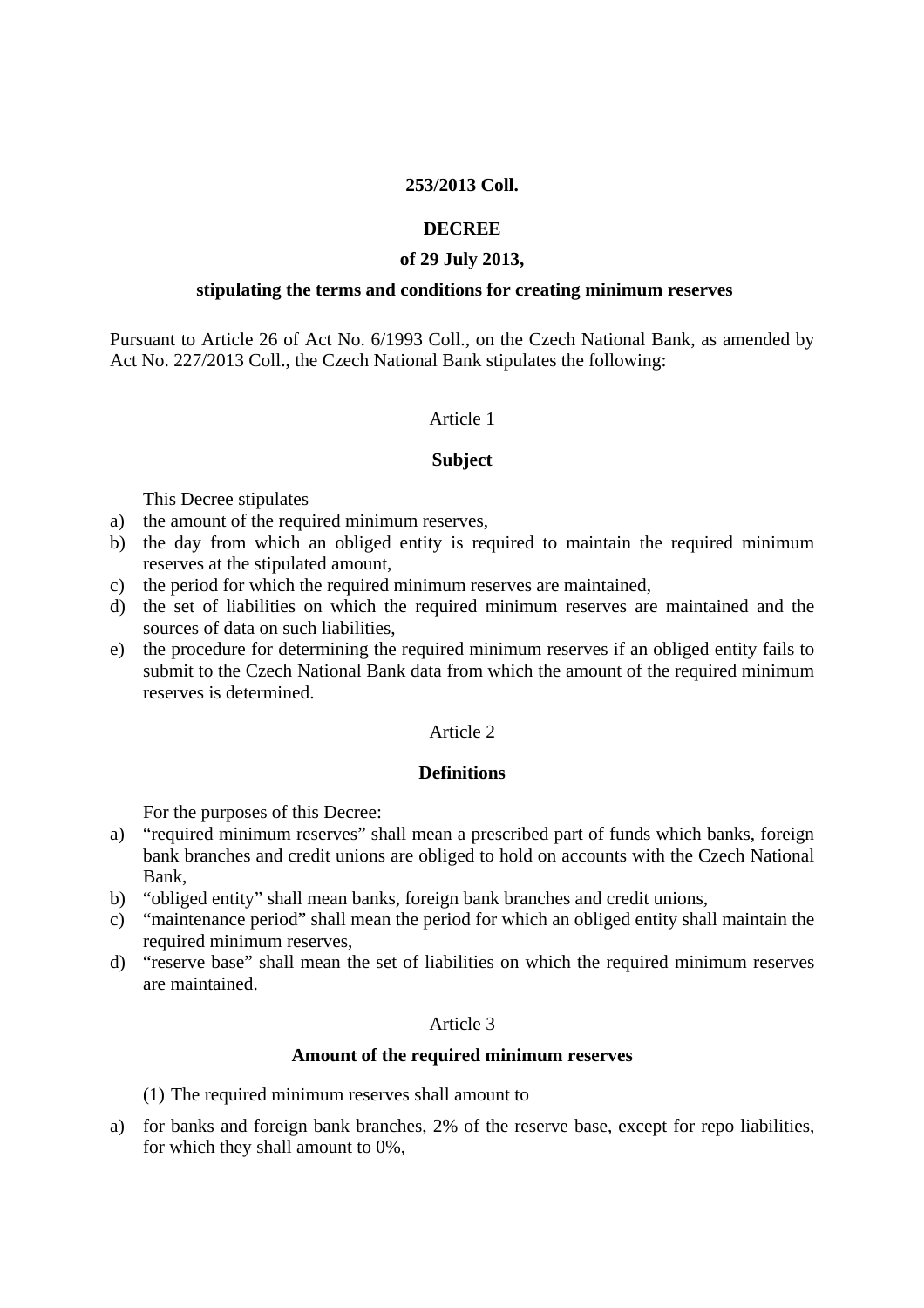- b) for credit unions, 2% of the reserve base, except for repo liabilities, for which they shall amount to 0%,
	- (2) The calculated required minimum reserves shall be rounded to the nearest koruna.

(3) The average amount of required minimum reserves shall be calculated as the sum of the end-of-day balances on which the obliged entity holds required minimum reserves on the individual days of the maintenance period divided by the number of calendar days in the maintenance period.

(4) The minimum reserve requirement is met if the average amount of required minimum reserves for the maintenance period is not less than the required minimum reserves.

### Article 4

#### **Maintenance period**

(1) The maintenance period shall start on the first Thursday of each month and end on the Wednesday before the first Thursday of the following month.

(2) In the event of the winding-up of the obliged entity, the last maintenance period in which the required minimum reserves are held shall be the maintenance period immediately preceding the maintenance period within which

- a) the banking licence terminates<sup>[1](#page-1-0))</sup> (for banks or foreign bank branches which do not operate in the Czech Republic under the single licence),
- b) the credit union licence terminates<sup>[2](#page-1-1))</sup> (for credit unions),
- c) the branch ceases to carry on activities laid down in the act regulating the activities of banks<sup>[3](#page-1-2))</sup> in the Czech Republic or the foreign bank lost its authorisation to carry on the business of a bank in the home state (for foreign bank branches which operate in the Czech Republic under the single licence<sup>[4](#page-1-3)</sup>).

(3) The required minimum reserves pursuant this Decree shall be held as from 3 October 2013.

## Article 5

#### **Reserve base**

(1) The reserve base shall comprise liabilities with a maturity of up to and including two years, in the form of deposits and received loans, issued non-marketable securities and issued other debt securities, net of liabilities to other obliged entities.

(2) The liabilities under paragraph 1 shall mean both liabilities in Czech koruna and liabilities in foreign currency.

(3) Maturity referred to in paragraph 1 shall mean the original maturity of liabilities.

1

<span id="page-1-0"></span> $1)$  Article 7a of Act No. 21/1992 Coll., on Banks, as amended.

<span id="page-1-1"></span><sup>&</sup>lt;sup>2)</sup> Article 2a of Act No. 87/1995 Coll., on Credit Unions and Certain Related Measures and on the Amendment of Czech National Council Act No. 586/1992 Coll., on Income Taxes, as amended, as amended.

<sup>&</sup>lt;sup>3)</sup> Article 5a of Act No. 21/1992 Coll., on Banks, as amended.

<span id="page-1-3"></span><span id="page-1-2"></span><sup>4)</sup> Article 5d of Act No. 21/1992 Coll., on Banks, as amended.